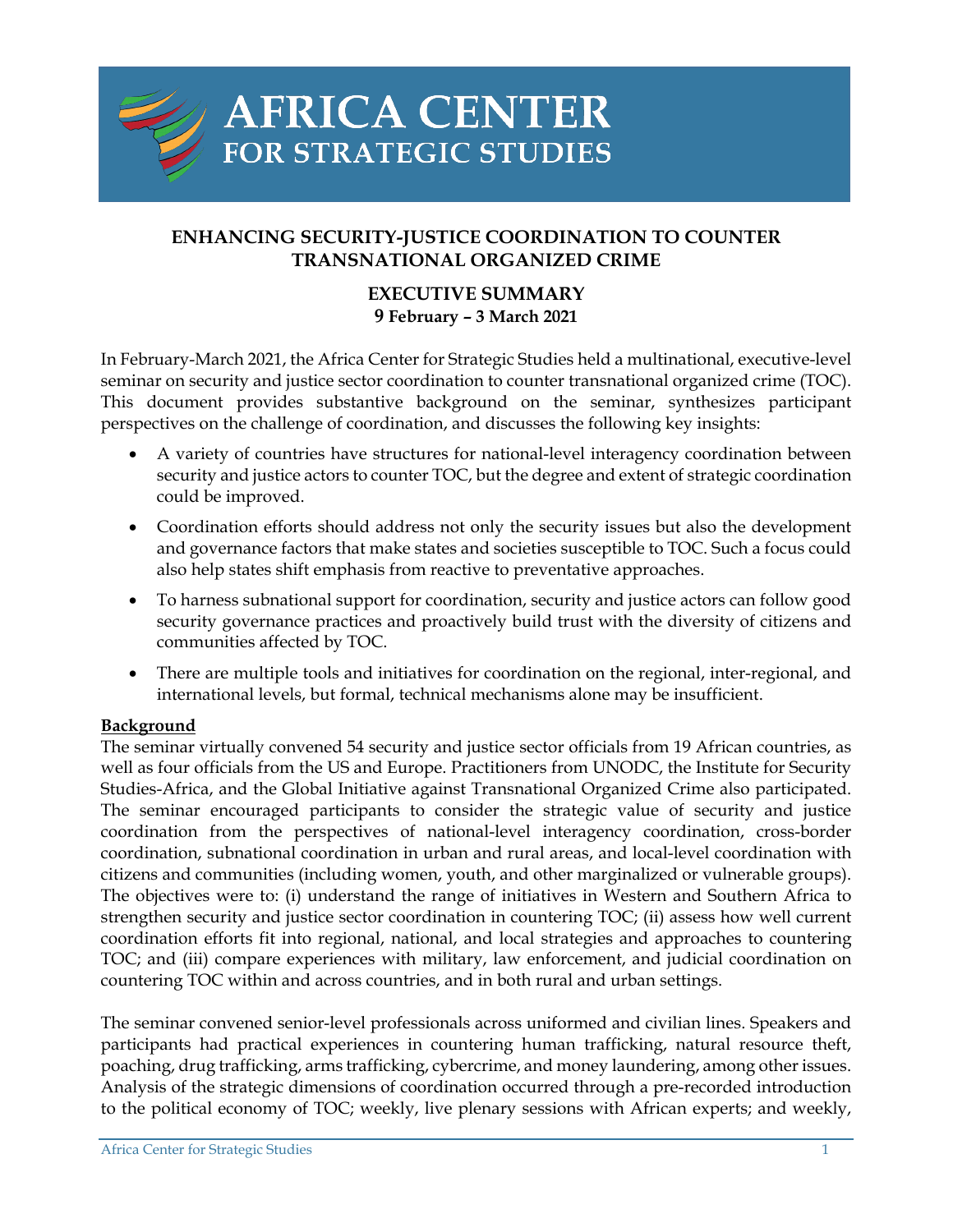regionalized, small group discussions. Through these activities, participants discussed the interdependence of security and justice work in countering TOC, the rationale for coordination to reduce competition and increase complementarity on complex problems, and coordination's influence on African state resilience to TOC. They also considered the merits of further coordinating multisectoral efforts to address the security, development, and governance factors enabling TOC.

#### **Overarching Perspectives on Coordination**

The program underscored the complexities of one aspect of resilience to TOC: coordinating effectively to counter it. Criminals quickly adapt to African states' counter TOC efforts; they can strategically engage multiple criminal markets at once and change their locations or modes of operation to evade detection. State actors need to anticipate these possibilities for criminal adaptations and synergies across markets build resilience to TOC. In some cases, the officials coordinating to address one form of TOC – whether human trafficking, natural resource crimes, drug trafficking, or otherwise – may confront certain criminal actors who are also involved in other types of TOC; in other cases, the criminal actors involved in various crime types may be different, but they may all exploit the same pockets of corruption in government or use common transit routes. Thus, even officials responding to a specific form of TOC must understand how it fits into the broader threat landscape in order to effectively dismantle criminal networks.

Participants expressed interest in innovating upon existing mechanisms and practices for addressing the security, development, and governance factors enabling TOC. The efforts of African security and justice actors to dismantle TOC networks must strike multiple balances: responding to TOC in generalized and specialized ways; using formal and informal approaches to facilitate coordination; and ensuring that subnational, national, and supranational dimensions of coordination are all part of TOC response.

## **Key Insights**

## **1. A variety of countries have structures for national-level interagency coordination to counter TOC, but the degree and extent of strategic coordination could be improved.**

When it comes to countering TOC, many countries have some mechanism for coordination in place, whether it serves a generalized approach to countering TOC or addresses a specific type of TOC. In some cases, the Ministry of Justice or Ministry of Interior is designated the lead and relies on support from financial intelligence units, anti-corruption agencies, police and gendarmes, and customs agents; in other cases, a security sector institution may take the lead and draw upon the knowledge and resources of others. Some countries have mechanisms to facilitate the rapid exchange of information between actors focused on TOC; others have set up coordination centers or coordinating committees seeking to streamline counter TOC efforts. The involvement of national security officials from the president or prime minister's office is another relevant feature of certain countries' approaches. Often, coordination is horizontal (between agencies and ministries), as well as vertical (within these institutions). Regardless of the specific coordination structures in place, knowing the mandates of one's colleagues and understanding why those mandates are important is critical.

Efforts to coordinate have made some significant inroads; beyond examples that participants shared in small group discussions, plenary speakers mentioned several intelligence-aided drug seizures and the first conviction for a piracy crime in Nigeria, the real-time use of the National Anti-Poaching Coordination Committee to develop mitigating measures in Botswana, and the convening of justice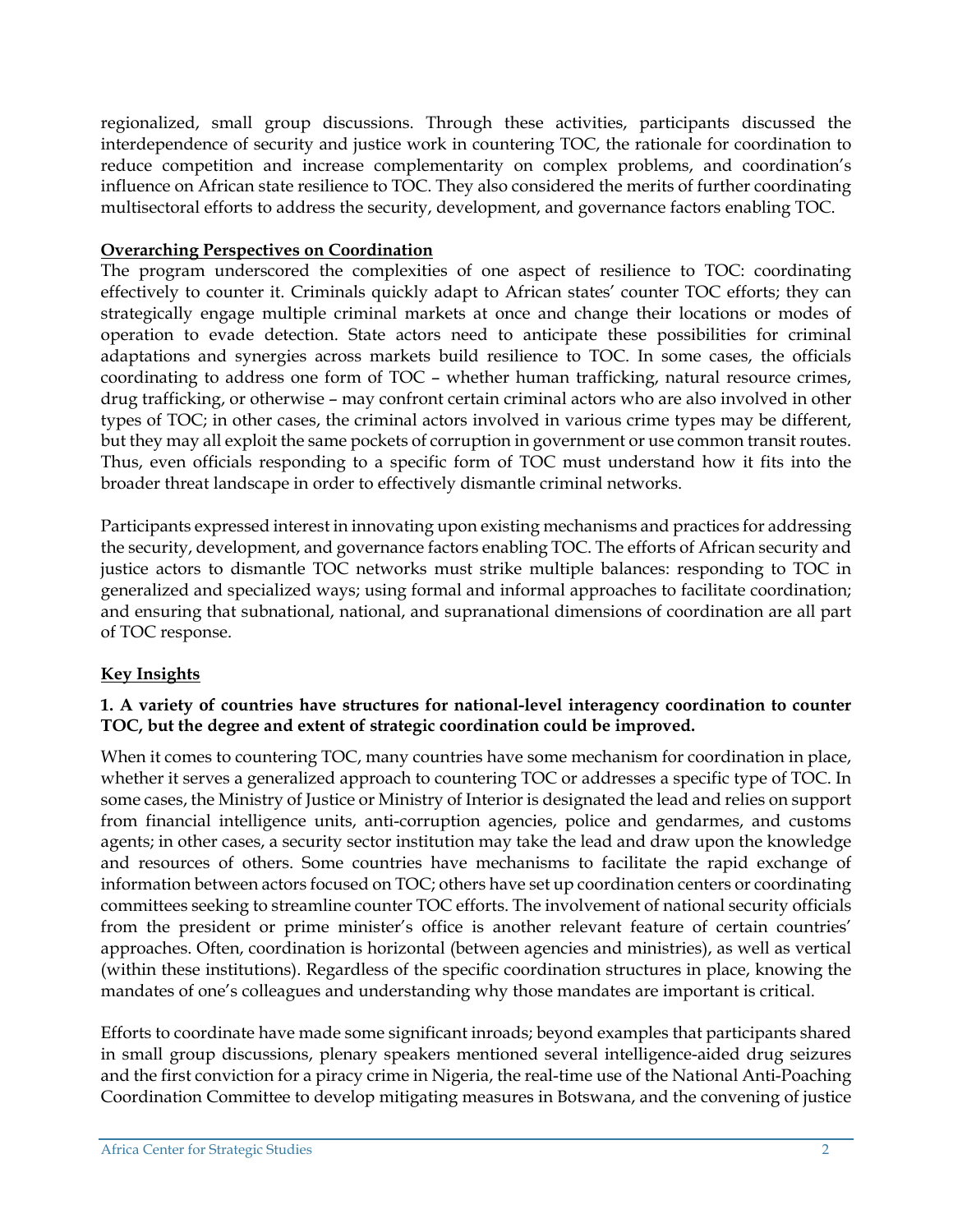forums designed to enhance follow-through on TOC prosecutions there. However, greater interagency coordination could make state responses less fragmented by sector or crime type, which would also enhance the ability to anticipate and respond to TOC. Participants discussed how countering TOC will require further coordination between the military, law enforcement, intelligence, justice, customs, internal affairs, forestry, fishing, and other sectors. While the specialization of policies, units, and training to address specific forms of TOC is important, so too is ensuring that all coordination feeds into a broader TOC strategy that guides various lines of effort.

Discussions about the inherent challenges of interagency coordination pointed to the need for structures charged with organizing all entities involved in countering TOC, even when the relevant entities already have clear roles and responsibilities. Greater strategic oversight of coordination on TOC could reduce competition between agencies, while also facilitating the exchange of information to prevent TOC. Both security and justice actors mentioned the need for continuous dialogue and communications with each other. Military and law enforcement actors who apprehend or investigate suspected criminals do not always get feedback about judicial outcomes, and thus do not learn about results related to the people they apprehended and the evidence that they sought to collect and preserve. Prosecutors and investigating judges expressed desire for ongoing exchanges with law enforcement about challenges related to evidence and case management. Joint assessments with intelligence organizations could also advance coordination by identifying the likely targets, specifying contextual "red flag indicators" of TOC, and using the data to inform response.

In addition, participants identified other areas for improvement: (a) closing implementation gaps in legal and policy frameworks between neighboring states, which allow criminals to slip through loopholes; (b) adapting existing legislation and policy to address evolutions in criminal behavior and new crime types; (c) resourcing specialized training for actors focused on TOC, and ensuring their retention in positions relevant to that training; (d) ensuring that national and regional women's networks are empowered and engaged in broader coordination efforts; and (e) leveraging the private sector, international organizations, and civil society to work with states on TOC and related trends, like illicit financial flows.

#### **2. Coordination efforts should address not only the security issues but also the development and governance factors that make states and societies susceptible to TOC. Such a focus could also help shift emphasis from reactive to preventative approaches.**

Experience suggests that addressing TOC effectively requires considering not only the security, but also the development and governance factors enabling TOC. Participants discussed what they observe to be some of these factors. For people in some of the most marginalized communities, TOC is a livelihood; some may not consider TOC an illegitimate activity that needs to be countered, while others may judge it is too dangerous to oppose. In addition, governance challenges exacerbate popular grievances that organized criminals can exploit. States frequently struggle to ensure citizen security and build public legitimacy. In border communities, some states have trouble establishing a reliable presence in order to protect citizens, provide infrastructure, and deliver services. Crime in urban areas, where the state is more present, is spurred by rapid urbanization, youth unemployment, and social exclusion. When the state is not present or does not meet development and governance demands, this can leave people more open to the influence of TOC. Furthermore, organized crime networks can infiltrate government institutions and legitimate businesses, creating additional oversight and accountability issues.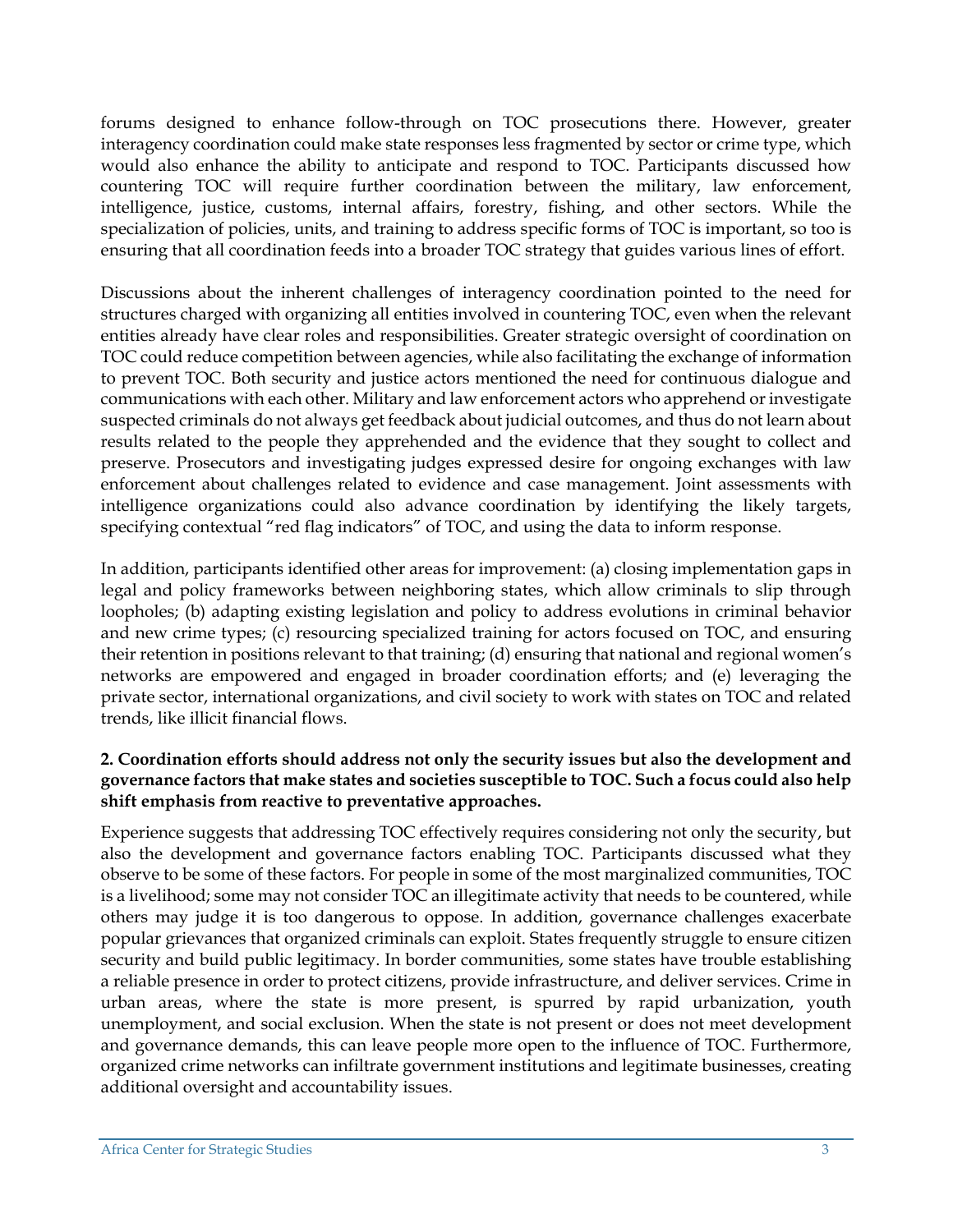Given these insights, participants considered the merits of pursuing multi-stakeholder and multisectoral approaches to TOC. The successes and challenges of Benin's integrated, prevention-based approach to border management was examined in depth. The country's Agency for the Integrated Management of Border Spaces has sought to promote citizen security by pursuing measures like placing defense and security forces in border zones to connect with citizens; forming special units working across borders on TOC; providing civil legal assistance to members of border communities to obtain identity documents; helping women engage in legitimate business activities in local economies; paying teacher salaries; and building schools. The measures were intended to make border community members feel like they are a part of the state. Benin also fused the gendarmerie and police to facilitate urban-rural coordination on TOC and created a General Directorate of Judicial Police to link courts and law enforcement.

Participants from other countries also highlighted multi-sectoral initiatives they have used to address TOC, from special units for addressing particular types of TOC, mobile courts, youth skills building initiatives, community policing, and local security dialogues. Some of these measures have made TOC response more preventative and proactive. State actors cannot do this alone, however; they need to work with non-state actors who offer diverse gender, age, religious, political, and economic perspectives on TOC across contexts. A multi-pronged approach thus also entails empowering civil society, communities, and citizens -- such as men/boys and women/girls – to influence policy and strategy.

#### **3. To harness subnational support for coordination, security and justice actors can follow good security governance practices and proactively build trust with the diversity of citizens and communities affected by TOC.**

Putting citizens at the core of the state's efforts to prevent and counter TOC can improve the longterm results of coordination. People in the marginalized communities that are most affected by TOC are important knowledge holders about criminality and its implications for security, development, and governance. However, citizens and communities are not homogenous. Different groups may have disparate experiences with TOC and have different ways of interacting with security and justice officials on these issues. States would thus benefit from engaging a wide range of actors – women and youth groups, teachers, religious and traditional leaders, civil society organizations, local officials, and others – to inform approaches to TOC.

Perhaps the greatest challenge that state security and justice actors face to coordination on the subnational level is building trust with the communities affected by TOC. Fostering this confidence by building inclusive and rights-respecting relationships with a wide range of citizens in these communities is a long-term challenge. There are often both historical and structural reasons for mistrust in the security forces or the justice sector, and reticence to communicate or coordinate with the state to address TOC can arise from a complex combination of dynamics. Hesitation to trust the state can arise based on people's knowledge or perceptions of corruption in state institutions, frustration with the slow investigation or prosecution of crimes, dependence on TOC for a livelihood, belief that TOC is not an illegitimate activity, and a host of other factors.

State security and justice actors hoping to engage with people on the local level have multiple tools at their disposal. Community consultations can help state and civil society actors understand more